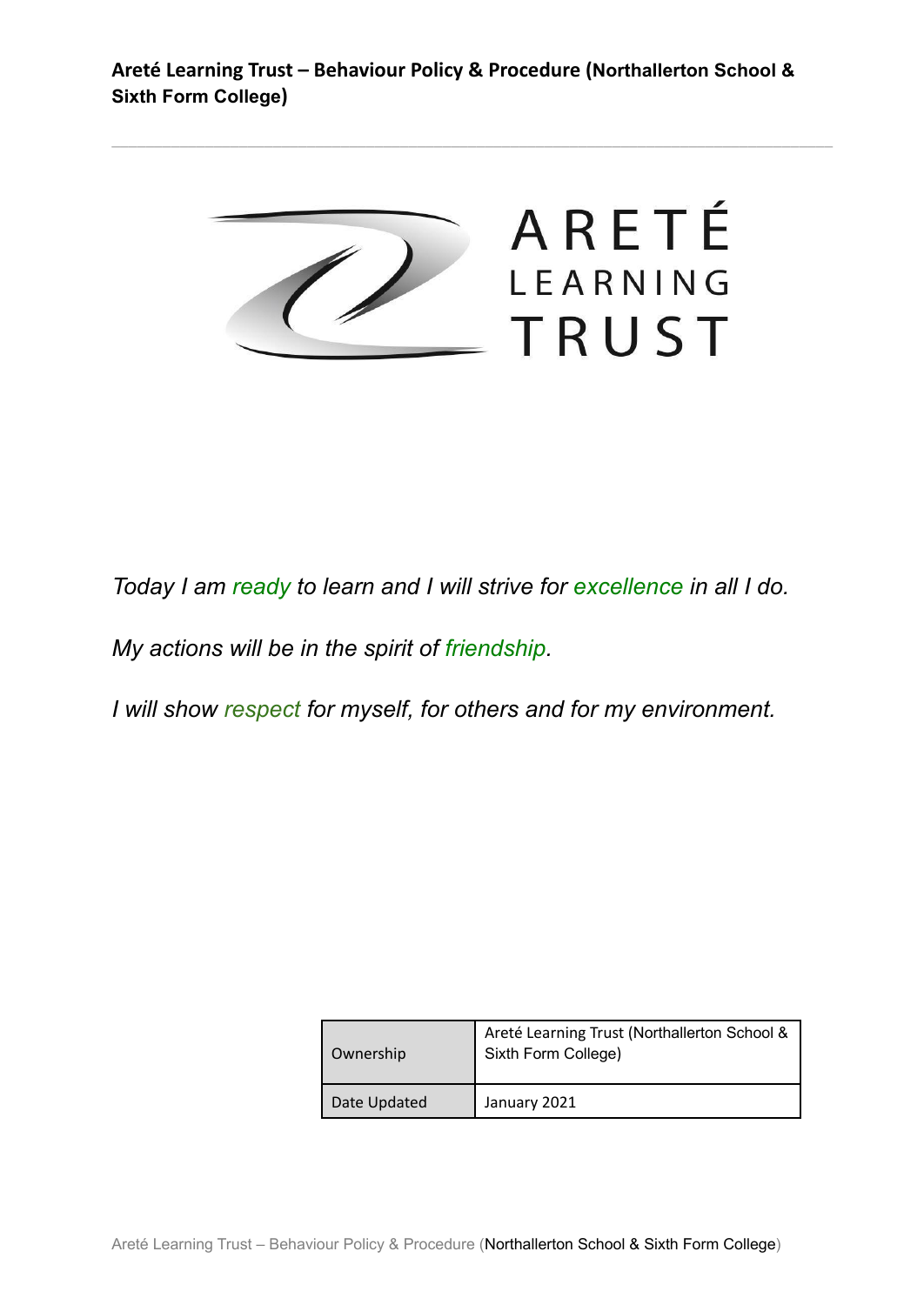# **Behaviour Policy**

This policy outlines the standards of behaviour we expect from students at Northallerton School and sixth Form College. It fulfils our statutory requirements under the following legislation:

- School Standards Framework Act 1998
- Education and Inspections Act 2006
- Education Acts 1996 2011
- Equality Act 2010
- SEN Code of Practice 2015
- Working Together to Safeguard Children 2018

## **The Headteacher will:**

- promote good behaviour, self-discipline and respect;
- **●** prevent bullying;
- set out the disciplinary sanctions used when a student misbehaves.

## **The Local Governing Board will:**

make arrangements to ensure that their functions are carried out with a view to safeguarding and promoting the welfare of children.

#### **All staff will:**

● Apply the agreed policy fairly and consistently.

## **Expected Standards of Behaviour**

We expect all of our students to understand the importance of and uphold our three expectations (Rules), which are: *Ready, Respectful and Safe*.

By this we mean that we expect all students to be **Ready** to learn; be fully equipped and be in the correct uniform. We expect all students to show **Respect** for themselves, their peers, staff and to all members of our school community. We expect all students to behave and act in a **Safe** manner when travelling around the school site; to be safe in their conduct and interactions with others at social times and in their lessons. We expect our students to act in a safe, sensible and courteous manner, while in their school uniform, in the wider community. These expectations are designed to be clear and easy for all to understand. In upholding our expectations we ensure that our teachers can teach and our students can learn.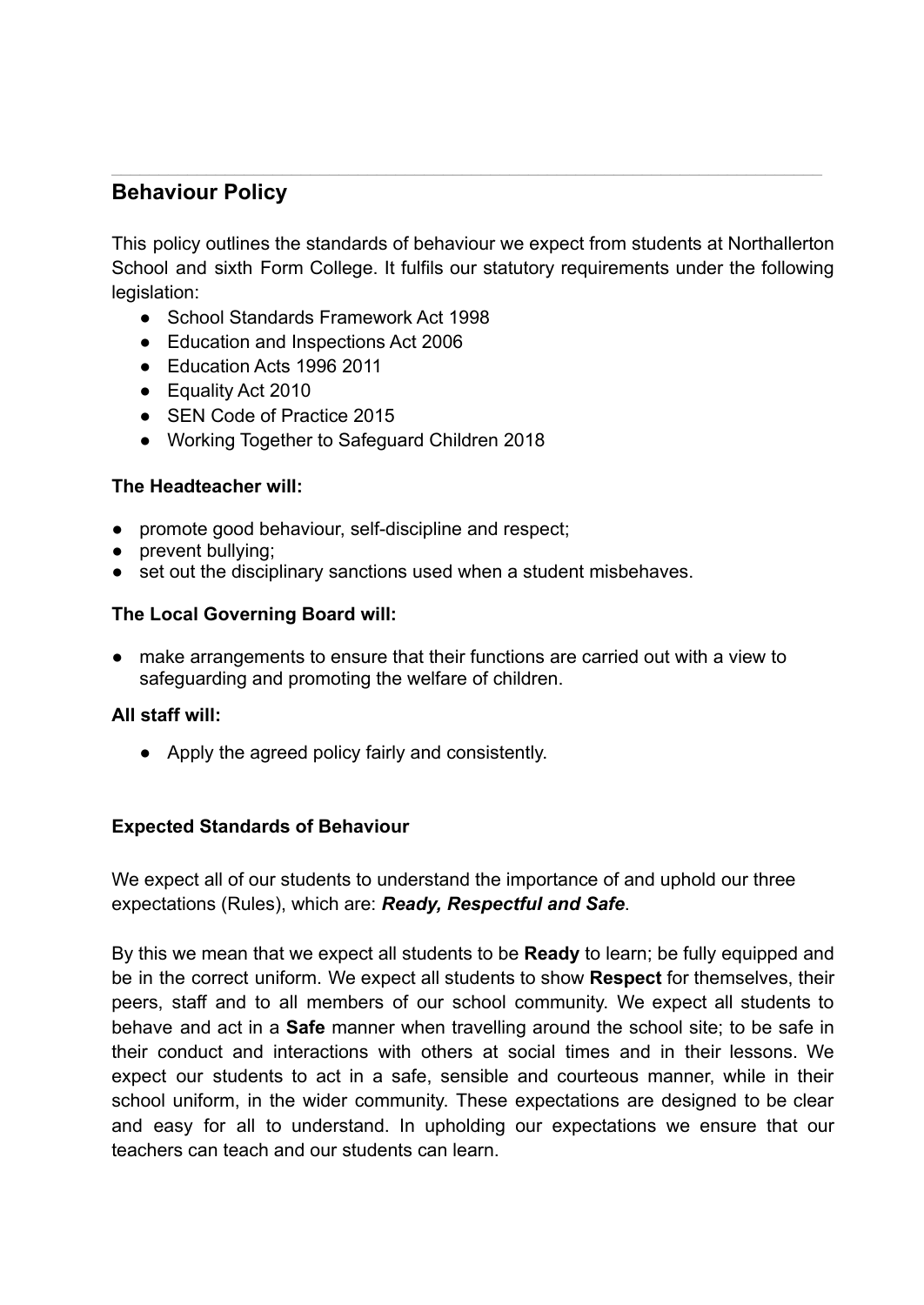Alongside our expectations are our school values, which are - *Excellence, Friendship and Respect*. - these are the foundations on which we build our school community.

We are a PIVOTEL school and as such our rewards and consequence system is aligned to the five Pivotal pillars of:

- consistent, calm adult behaviour
- first attention to best conduct
- relentless routines
- scripted interventions
- restorative follow up

## **Reward System**

We believe that the behaviours and attitudes we value in our school community should be rewarded and celebrated. In this way, we are helping our students to see the connection between good choices made and rewards (extrinsic motivators). This helps our students to build great habits.

| <b>R</b> Category                                          | <b>Reward</b>                                                                                                                                                                                                                                                            | <b>Recorded</b><br>in SIMS |
|------------------------------------------------------------|--------------------------------------------------------------------------------------------------------------------------------------------------------------------------------------------------------------------------------------------------------------------------|----------------------------|
| R1 - Recognition<br>1 point                                | Awarded, at any point during the school day, for<br>students displaying any of our expectations: Ready,<br>Respectful, Safe and our values of Excellence,<br><b>Friendship, Respect</b>                                                                                  | <b>YES</b>                 |
| R <sub>2</sub> - Star Card<br>3 points                     | Each teacher will award at least one Star Card every<br>day to students who go above and beyond in<br>displaying any of our expectations/values.                                                                                                                         | <b>YES</b>                 |
| R <sub>3</sub> - Head of<br><b>House Award</b><br>5 points | At the end of each half term there will be a House<br><b>Celebration Assembly</b><br>Heads of House nominate a student for achieving<br>excellence; showing independence; effort; teamwork.<br>This will include a student's effort and not just<br>academic attainment. | <b>YES</b>                 |
| R4 - Head of<br><b>School Award</b><br>10 points           | Once a Fortnight our <b>Heads of House</b> will nominate a<br>student who deserves recognition for representing their<br>house, through our expectations and values. They get<br>to enjoy 'Hot Chocolate Friday' with the Head of<br>School.                             | <b>YES</b>                 |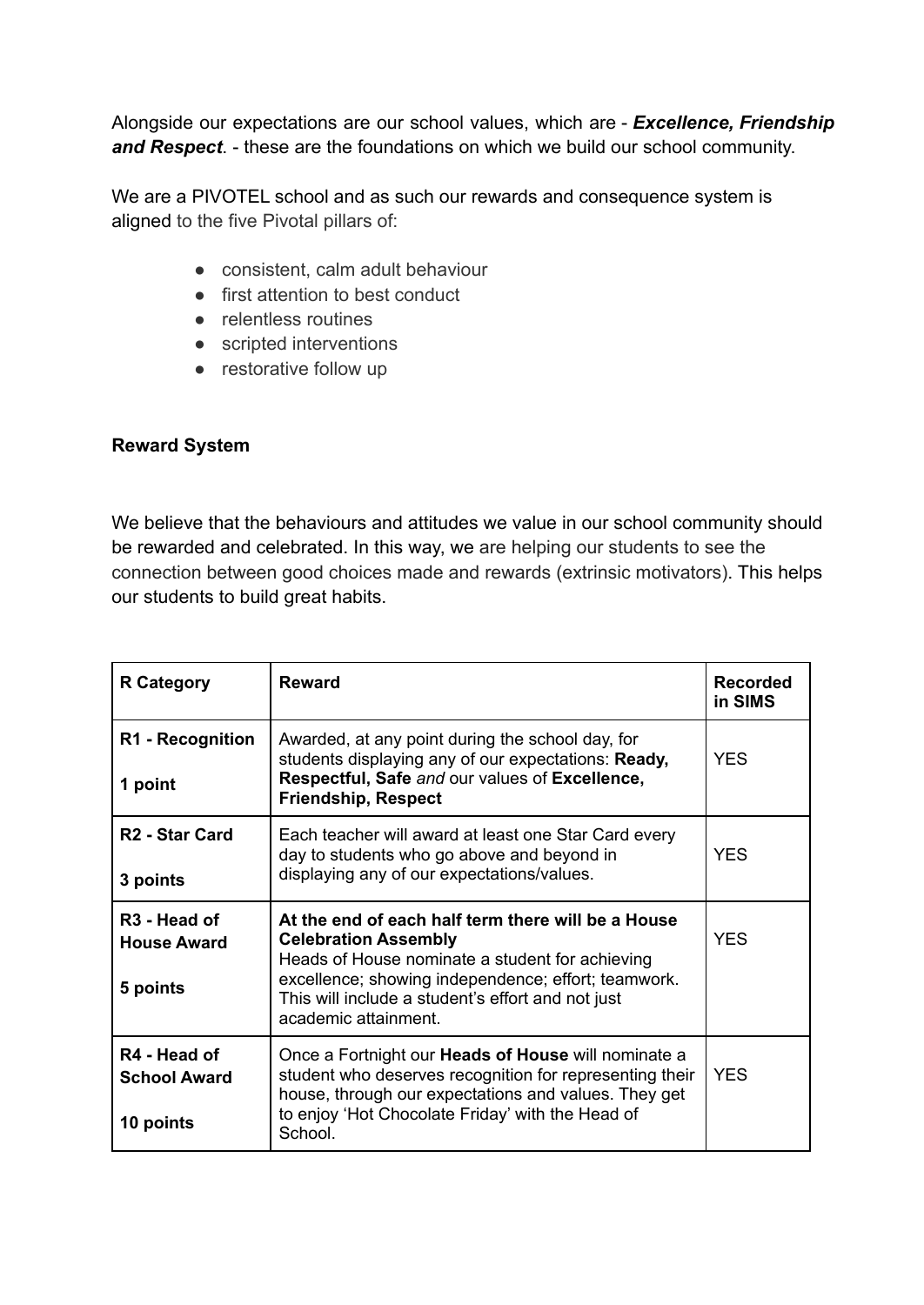#### **Behaviour and Conduct**

High standards of behaviour are expected of every student. Students should move around the school site in a safe, sensible manner. Every teacher has the right to teach and every student has the right to learn, in a safe classroom environment, free from distractions and our behaviour system is designed to support that aim. Our motto *'***being the best we can be***'* pervades everything we do and this is underpinned by our three core expectations and three core values. We believe that to be firm and clear in our expectations is kind: it enables everybody in our community to thrive and prepares the young people in our care for a future in which they are able to display high standards of personal responsibility, integrity and self-discipline.

## **Consequence System**

Our behaviour expectations are made clear by all staff; students are given lots of opportunities to correct their behaviour before a formal sanction is given. Sanctions for poor behaviour are applied fairly and consistently through the Consequence System. In order for poor behaviour to be dealt with effectively we will always seek to identify any underlying causes and to work with the student, parents/carer to improve behaviour, remove barriers and to break unhelpful cycles.

| <b>Consequence</b>                                                                                                                                 | <b>Sanction</b>                                                                                                                                                                                                                  | <b>SIMS</b> |
|----------------------------------------------------------------------------------------------------------------------------------------------------|----------------------------------------------------------------------------------------------------------------------------------------------------------------------------------------------------------------------------------|-------------|
| Verbal warning<br>Encouragement to settle<br>using the language of<br>expectations. (Making<br>reasonable adjustments<br>for key students/cohorts) | Made very clear that you will issue a C1 if they do not<br>get ready to learn; are not respectful and are not<br>being safe to themselves or others - they are not<br>reflecting our expectations/values.<br><b>No Detention</b> | <b>NO</b>   |
| C1 - Make a Change                                                                                                                                 | Made very clear why you are issuing a C1 for<br>unpreparedness, unacceptable behaviour/unsafe<br>conduct - they are not reflecting our<br>expectations/values.<br><b>No Detention</b>                                            | <b>YES</b>  |
| C <sub>2</sub> - Unacceptable<br>Made very clear why<br>you are issuing a C2 - for<br>continued poor                                               | Teachers must aim for a Restorative Conversation<br>before the next lesson, if possible during the students'<br>detention. Wipe the slate clean.<br>20 min detention in POD Isolation Room                                       | <b>YFS</b>  |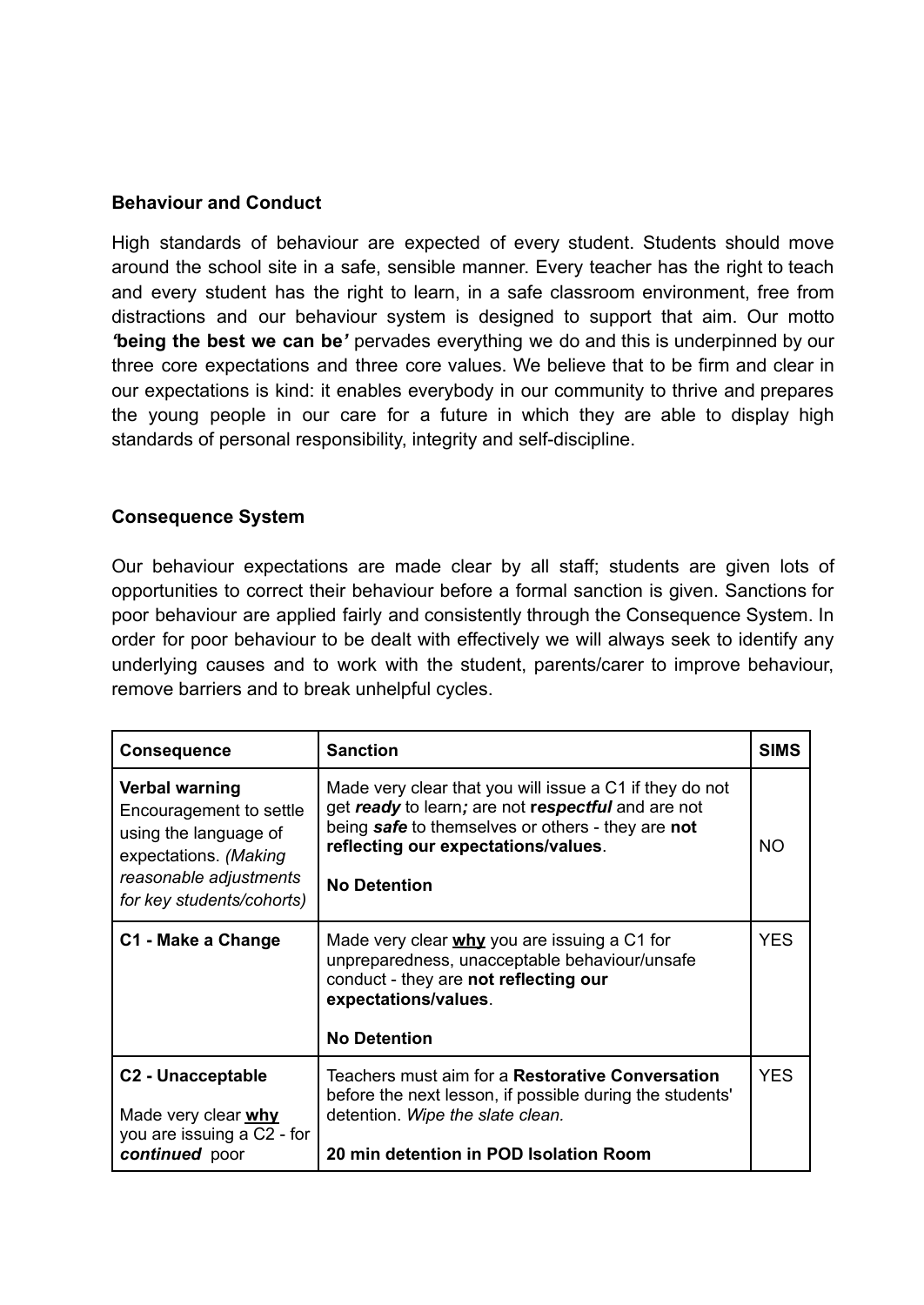| behaviour                                                                                                        |                                                                                                                                                                                                                                                                           |            |
|------------------------------------------------------------------------------------------------------------------|---------------------------------------------------------------------------------------------------------------------------------------------------------------------------------------------------------------------------------------------------------------------------|------------|
| <b>C3 - Department Action</b><br>Made very clear why<br>you are issuing a C3 for<br>persistent poor<br>behaviour | Removed to another teaching room, by agreement<br>between staff and faculties. Teacher must have a<br><b>Restorative Conversation'</b> before the next lesson.<br>Wipe the slate clean. Repeated C3s teacher must call<br>home.<br>40 min detention in POD Isolation Room | YES.       |
| <b>C4 - Removal/Oncall</b>                                                                                       | ONCALL will assess the situation and remove the<br>student to the reflection Room or to another area for<br>the remainder of the day<br>POD Isolation Room + 60 minute detention                                                                                          | <b>YES</b> |
| <b>Detentions</b> - following<br>day                                                                             | Capped at 60 mins. Missed detentions half day in<br>Isolation POD +60 min detention.                                                                                                                                                                                      | <b>YES</b> |
| <b>ISOLATION POD</b><br>(Reflection/IE)                                                                          | Students receiving 90+ minutes or ONCall placement<br>+60min detention may be placed in our Reflection<br>room                                                                                                                                                            | <b>YES</b> |

## **Individual Student Needs**

The following groups of vulnerable students may at some point require the adults in school to take account of their individual needs and circumstances, making reasonable adjustments, when applying the school's behaviour policy:

- minority ethnic and faith groups, and travellers
- students who need support to learn English as an additional language (EAL)
- students with special educational needs
- children looked after by the Local Authority
- sick children
- young carers
- children from families under stress
- pregnant schoolgirls and teenage mothers
- any other students at risk of disaffection and exclusion

#### **Behaviour Interventions**

There is a ladder of behaviour interventions the school will employ to support students in embedding good behaviours, such as coaching/mentoring programmes, report cards, zones of regulation and restorative practice models. In serious cases, or if behaviour does not improve and a student is identified as being at risk of exclusion, the Head of Year, in consultation with Senior Leaders, parents/carers may set out an intervention programme, including, where appropriate, specialist support. Such as: Thrive Intervention, Early Help Assessment or referral through Hambleton and Richmondshire Fair Access Panel for SEMH support.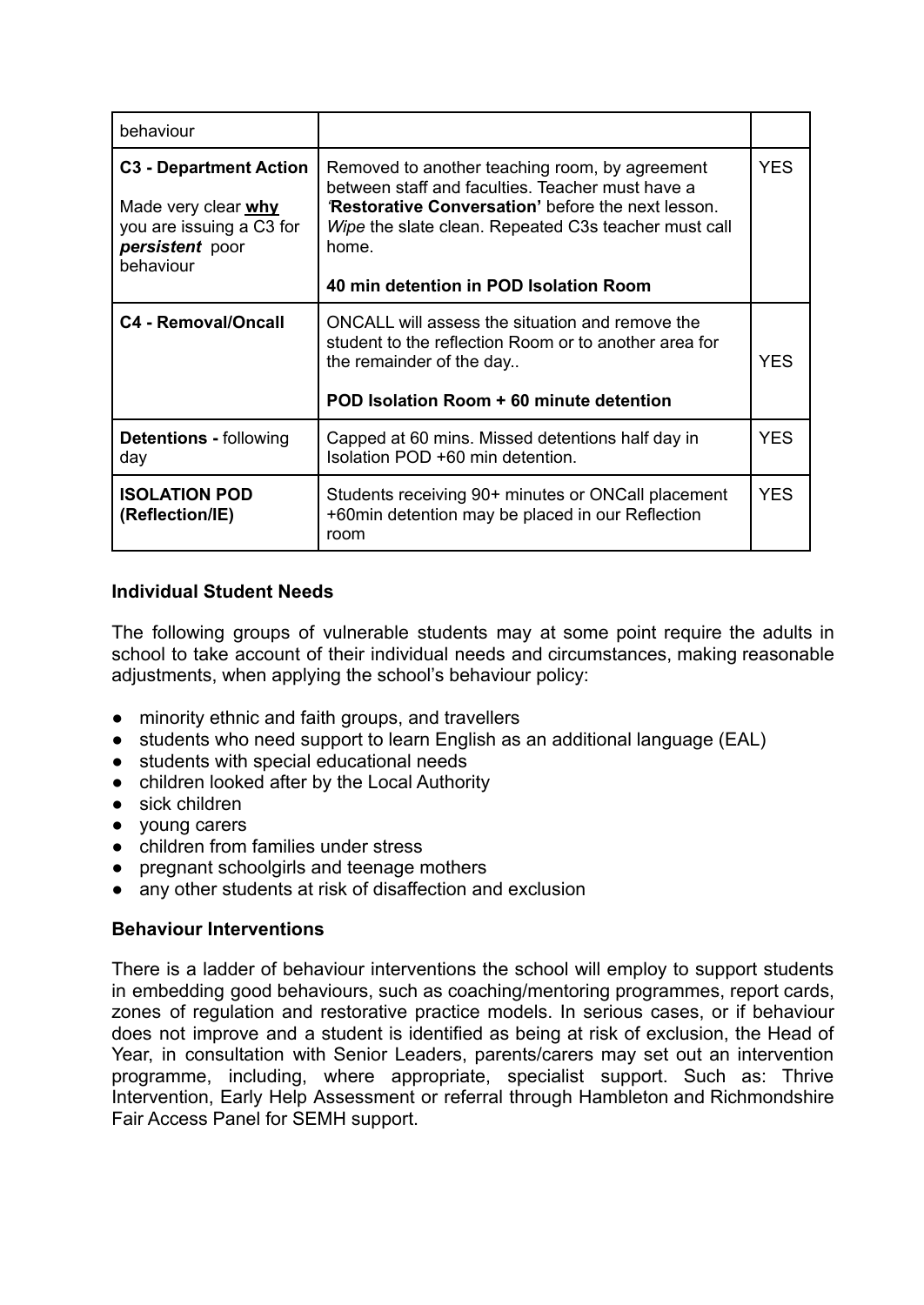## **Fixed or Permanent Exclusions**

In some cases, and whenever dangerous and/or violent behaviour is involved, the Headteacher will consider exclusion, fixed-term or permanent, taking account of all statutory and LA guidelines. For further details please see the school's Exclusion Policy: [here](https://docs.google.com/document/d/12tR9ib72sgHmL2es6bf1ag0AVtvreJJYpY-iyFsOwp4/edit#)

#### **Incidents of Bullying**

Northallerton School & Sixth Form College does not tolerate bullying and will investigate all alleged incidents of bullying to establish appropriate actions and, where necessary, sanctions to ensure that it is stopped and does not occur again. We expect all our staff to respond to all reports of bullying in a sensitive and swift manner to the Safeguarding/Pastoral team. For further details please see the school's Anti-Bullying Policy: [here](https://docs.google.com/document/d/1C5EQdk6PGv_piTkHSYfsktaw6Xras-P9/edit)

## **Beyond the School Premises**

- Students are expected to observe the same standards of behaviour and conduct on their way to and from school as we would expect in school.
- Members of the public must be treated with courtesy and respect.
- Behaviour on and around roads must be sensible and safe.
- Students using school transport must remain seated at all times, wear seat belts, wear face masks (if applicable), keep the vehicle tidy and refrain from any action that may distract the driver.
- On school trips we expect the same high standards of behavior and conduct. Any additional rules outlined by the trip organisers must be strictly adhered to for the duration of the trip.
- Students, teachers and parents/carers must take into account differences in the law when visiting foreign countries.

#### **Online**

- Students must not engage in any on-line activity, including postings on social networking sites; image or video sharing; personal email, text or picture messaging; chat room conversations or communication in any other way that may be construed as bullying or defamatory to staff, students, the school or members of the community.
- Students must not act in any way that negatively impacts the good name and reputation of the school. This applies within school and from any location outside school.
- We reserve the right to involve the police in cases of cyberbullying.